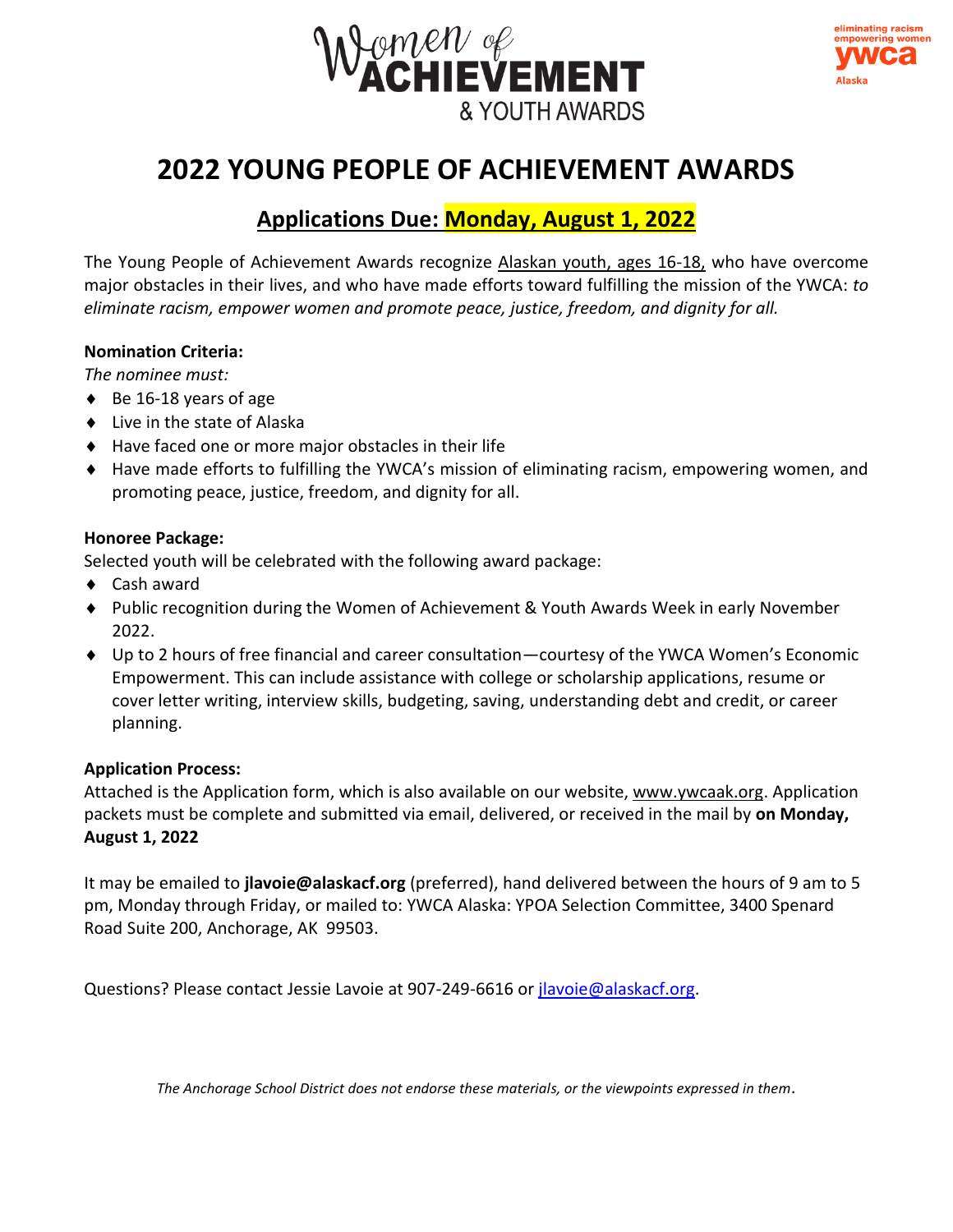

## **2022 Young People of Achievement Awards Application Form**

### *Please complete all information requested below. Please type or print clearly.*

| Age: ________ Birth Date: __________________ |  |  |                                                                                  |  |
|----------------------------------------------|--|--|----------------------------------------------------------------------------------|--|
|                                              |  |  |                                                                                  |  |
|                                              |  |  |                                                                                  |  |
|                                              |  |  | State: _________ Zip: ________________ Email: __________________________________ |  |
|                                              |  |  |                                                                                  |  |

#### **Please submit the following items with your application packet:**

- □ Application Form (this form)
- □ One letter of recommendation from an adult willing to be a reference (this can include a letter from past or current employers, school staff, program staff, clergy, or any others in the community that you feel are applicable). You may use the Young People of Achievement Letter of Recommendation form below or attach a separate document to your application.

### **Three Short Essays:**

- □ A short biography (one-page maximum). Please be sure to include your volunteer experience, interests, and hobbies.
- □ Respond in at least two paragraphs to the following question: *What obstacle(s) in your life has been the most challenging, and how did you overcome it/them?*
- □ Respond in at least two paragraphs to the following question: *What have you personally done towards fulfilling one or more components of the mission of the YWCA, which is to eliminate racism, empower women and promote peace, justice, freedom, and dignity for all?*

A completed packet, including all items on the checklist above, must be received by the YWCA Alaska office by on Monday, August 1, 2022.